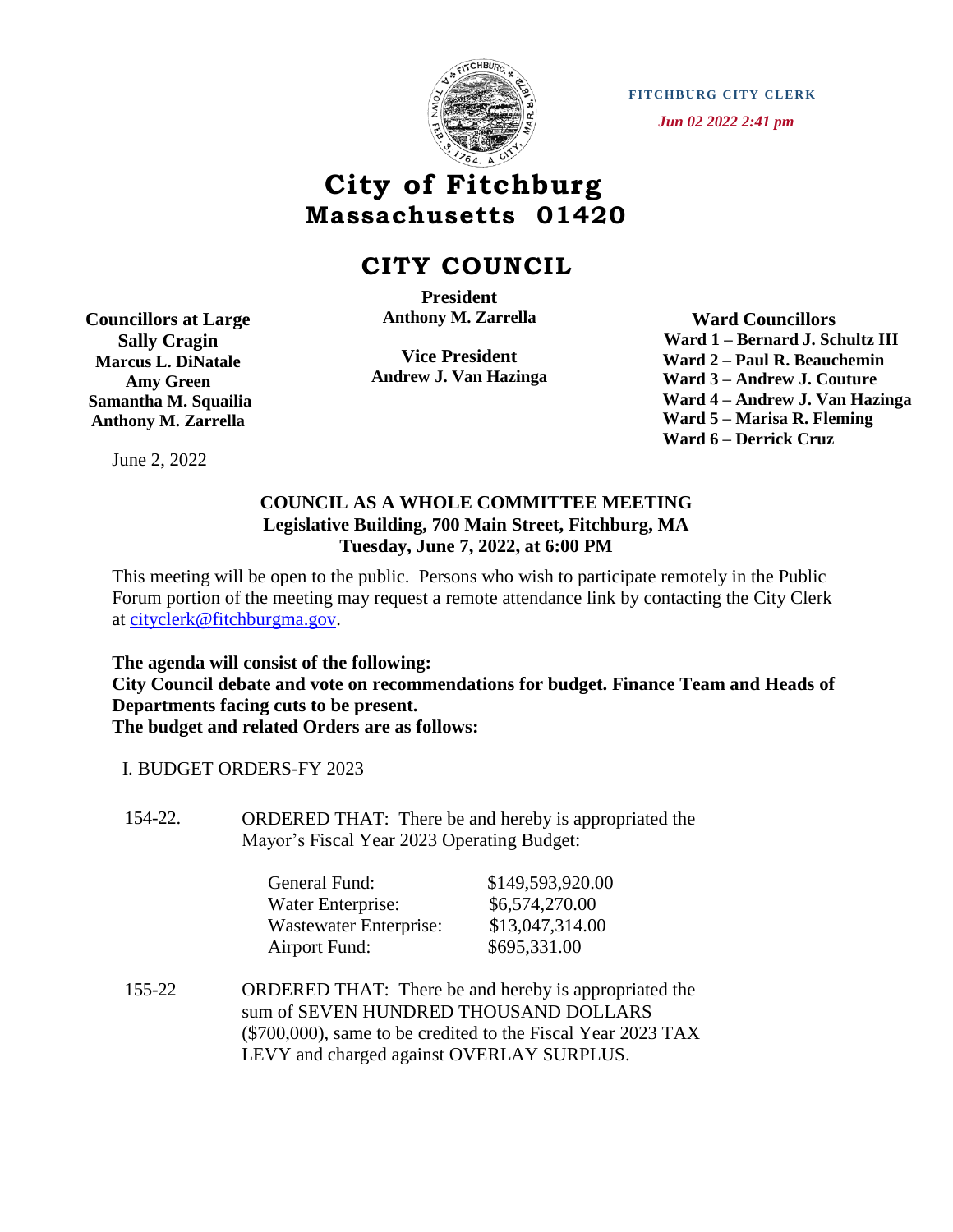| 156-22. | ORDERED THAT: There be and hereby is appropriated the<br>sum of SIX HUNDRED SEVENTY-FIVE THOUSAND<br>DOLLARS (\$675,000), same to be charged against<br><b>AVAILABLE FUNDS</b> and credit to the Fiscal Year 2023<br>TAX LEVY in order to reduce the tax rate.       |                                                                                                                                                                                                                                                                                                                                                                                                       |  |
|---------|----------------------------------------------------------------------------------------------------------------------------------------------------------------------------------------------------------------------------------------------------------------------|-------------------------------------------------------------------------------------------------------------------------------------------------------------------------------------------------------------------------------------------------------------------------------------------------------------------------------------------------------------------------------------------------------|--|
| 157-22. | ORDERED THAT: There be and hereby is appropriated the<br>sum of ONE HUNDRED EIGHTY THOUSAND, SEVEN<br>HUNDRED THREE DOLLARS (\$180,703.00), same to be<br>charged against PARKING METER/GARAGE RECEIPTS<br>and credited to the Fiscal Year 2023 accounts as follows: |                                                                                                                                                                                                                                                                                                                                                                                                       |  |
|         | <b>Treasurer Personal Services</b><br><b>Treasurer Expenses</b>                                                                                                                                                                                                      | \$59,703.00<br>\$121,000.00                                                                                                                                                                                                                                                                                                                                                                           |  |
| 158-22. | sum of TWENTY-FIVE THOUSAND DOLLARS<br>Fiscal Year 2023 accounts as follows:                                                                                                                                                                                         | ORDERED THAT: There be and hereby is appropriated the<br>(\$25,000), same to be charged against PEG ACCESS AND<br>CABLE RELATED FUND RECEIPTS and credited to the                                                                                                                                                                                                                                     |  |
|         |                                                                                                                                                                                                                                                                      | Information Technology, PEG Expenses \$25,000.00                                                                                                                                                                                                                                                                                                                                                      |  |
| 159-22. | follows:                                                                                                                                                                                                                                                             | ORDERED THAT: There be and hereby is appropriated the<br>sum of FIFTEEN THOUSAND DOLLARS (\$15,000), same<br>to be charged against CEMETERY SALE OF LOTS AND<br>GRAVES and credited to the Fiscal Year 2023 accounts as                                                                                                                                                                               |  |
|         | Cemetery Personal Services \$15,000.00                                                                                                                                                                                                                               |                                                                                                                                                                                                                                                                                                                                                                                                       |  |
| 160-22. |                                                                                                                                                                                                                                                                      | ORDERED THAT: There be and hereby is appropriated the<br>sum of SIX MILLION, FIVE HUNDRED SEVENTY-<br>FOUR THOUSAND, TWO HUNDRED SEVENTY<br>DOLLARS (\$6,574,270.00), charging \$6,322,000.00 against<br>WATER ENTERPRISE FUND RECEIPTS and \$252,270.00<br>against WATER ENTERPRISE RETAINED EARNINGS,<br>and crediting to the Fiscal Year 2023 WATER<br><b>ENTERPRISE FUND accounts as follows:</b> |  |
|         | <b>Personal Services</b><br>Expenses<br><b>Indirect Costs</b><br><b>Debt Services</b><br>Capital Expenses                                                                                                                                                            | \$1,860,830.00<br>\$1,818,000.00<br>\$1,110,000.00<br>\$1,415,440.00<br>\$370,000.00                                                                                                                                                                                                                                                                                                                  |  |
| 161-22. | ORDERED THAT: There be and hereby is appropriated the<br>sum of THIRTEEN MILLION, FORTY-SEVEN<br>THOUSAND, THREE HUNDRED FOURTEEN DOLLARS                                                                                                                            |                                                                                                                                                                                                                                                                                                                                                                                                       |  |

(\$13,047,314.00), same to be charged against WASTEWATER ENTERPRISE FUND RECEIPTS and crediting Fiscal Year 2023 WASTEWATER ENTERPRISE